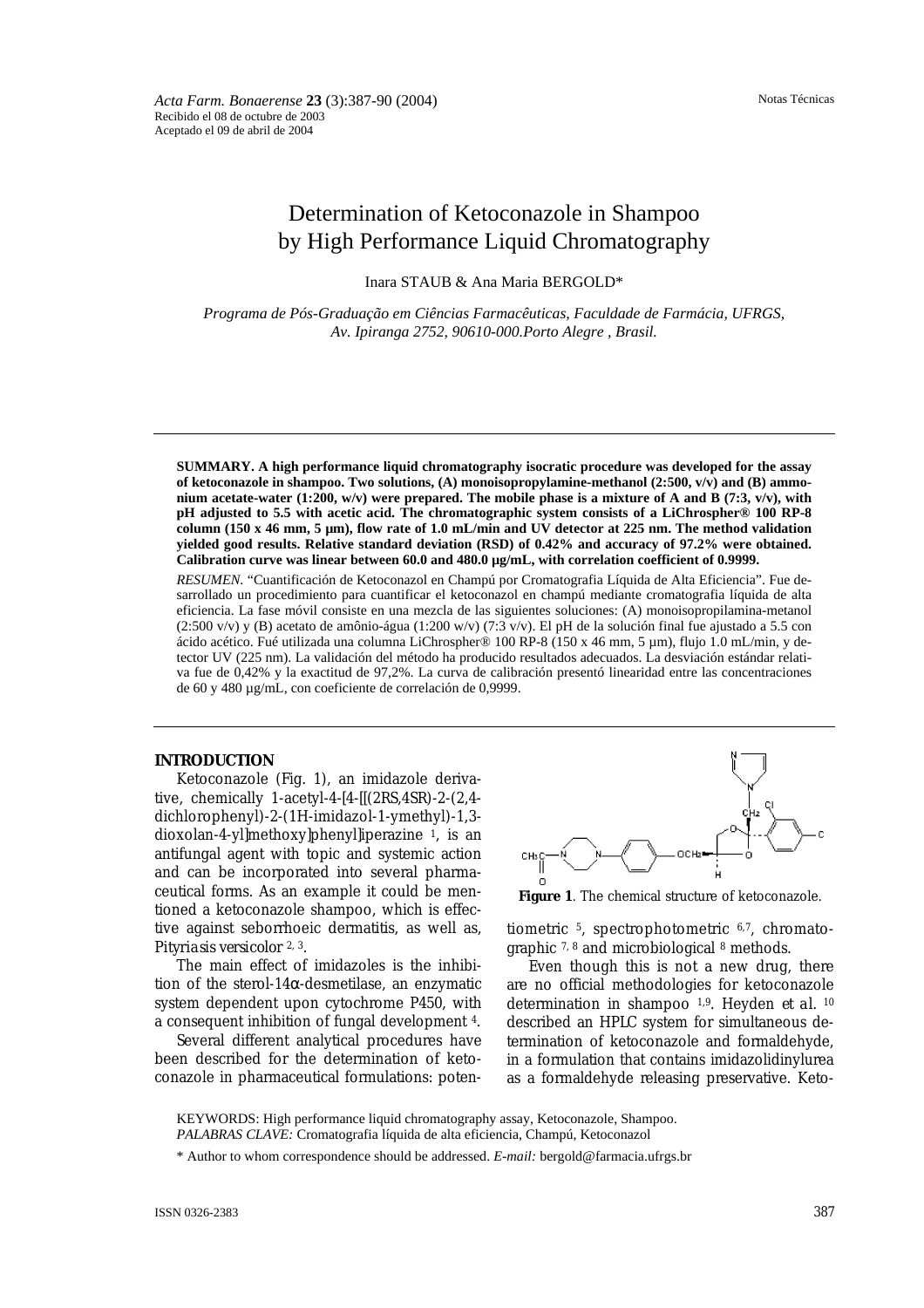conazole was determined using a UV detector at 254 nm and formaldehyde was measured at 345 nm, after derivatisation with a 2,4-dinitrophenylhydrazine solution.

Most of the proposed methods are either not sensitive enough, or require complicated and expensive instruments, or are time consuming. Therefore, there is still a need for a sensitive and simple method for the determination of ketoconazole in shampoo.

HPLC method is widely used for drug analysis, since it offers high sensitivity and selectivity. The aim of this study was to develop and validate an easy, fast and accurate high performance liquid chromatography method for the quantitative determination of ketoconazole contained in a shampoo formulation.

# **MATERIAL AND METHODS** *Samples*

Ketoconazole was obtained from Galena (São Paulo). A shampoo formulation was prepared with ketoconazole 2%, pH 5.5. Ketoconazole was dissolved in chloridric acid N prior to shampoo addition. Sodium lauryl ether sulfate, coconut fatty acids diethanolamine, methyl paraben, sodium chloride and distilled water were used as excipients for shampoo preparation. The sample was packed into an amber glass recipient.

#### *Reagents and solutions*

The mobile phase was prepared with methanol HPLC, water purified by Millipore® system, monoisopropylamine and ammonium acetate with analytical grade. A solution of monoisopropylamine-methanol (2:500, v/v) (A) and a solution of ammonium acetate in water (1:200, w/v) (B) were prepared. Solutions A and B were then mixed  $(A:B)$  (7:3,  $v/v$ ). Final solution pH was adjusted to 5.5 with acetic acid.

#### *Chromatographic conditions*

Ketoconazole concentration was determined with a liquid chromatograph Shimadzu (LC-10AD pump, UV-VisSPD-10AV detector) and the following parameters:1 mL/min flow, UV detector at  $\lambda$  225 nm, LiChrospher® 100 column RP-8, 5  $\mu$ m (150 mm x 46 mm). The system was operated at room temperature  $(20 \pm 1 \degree C)$ .

#### *Validation*

#### *Linearity*

Ketoconazole (reference substance) stock solution (0.6 mg/mL) was prepared in a 25 mL amber volumetric flask by dissolving 15.0 mg of reference substance in 1 mL HCl N and completing the volume with mobile phase. Appropriate amounts of stock solution were diluted in mobile phase in order to obtain ketoconazole concentrations of 60.0, 120.0, 240.0, 360.0 e 480.0 µg/mL. Linearity was determined intra-and inter-day, being evaluated in three days.

#### *Preparation of standard solution*

Ketoconazole (reference substance) was prepared by weighing 15.0 mg of substance into a 50 mL amber volumetric flask; 2 mL of HCl N were added and the volume was completed with mobile phase. Ketoconazole concentration was 300.0 µg/mL.

## *Ketoconazole assay*

In order to obtain a concentration of 320.0 µg/mL for ketoconazole assay, 0.4 g of shampoo were weighed into a 25 mL volumetric flask and the volume was completed with mobile phase. Six different samples were analysed, by injecting three times each sample solution. The analyses were carried out during three sequential days.

#### *Accuracy test*

To confirm the accuracy of the proposed method, the recovery test was performed, following the recomendations of USP 25 9. Recovery was determined by adding known amounts of ketoconazole standard solution to the sample at the beginning of the process  $(220.0 \mu g/mL)$ . The concentrations obtained were 264.0, 308.0, 352.0 µg/mL , respectively. Analyses were conducted in three days and each sample was injected three times.

## **RESULTS AND DISCUSSION**

Validation of an analytical method is the process in which the method is established, in order to demonstrate that it is suitable for required analyses. Analytical characteristics used in validation of a method are: accuracy, precision, specificity, detection limit, quantification limit and linearity 11. In the present work we have not conducted tests on detection and quantification limits due to the concentration employed which was 320.0 µg/mL. In such concentration, ketoconazole peak was greater than base line noise. Moreover, according to ICH 11, it is not necessary to determine quantification and detection limits for the final product.

Linearity of an analytical procedure is to obtain results directly proportional to substance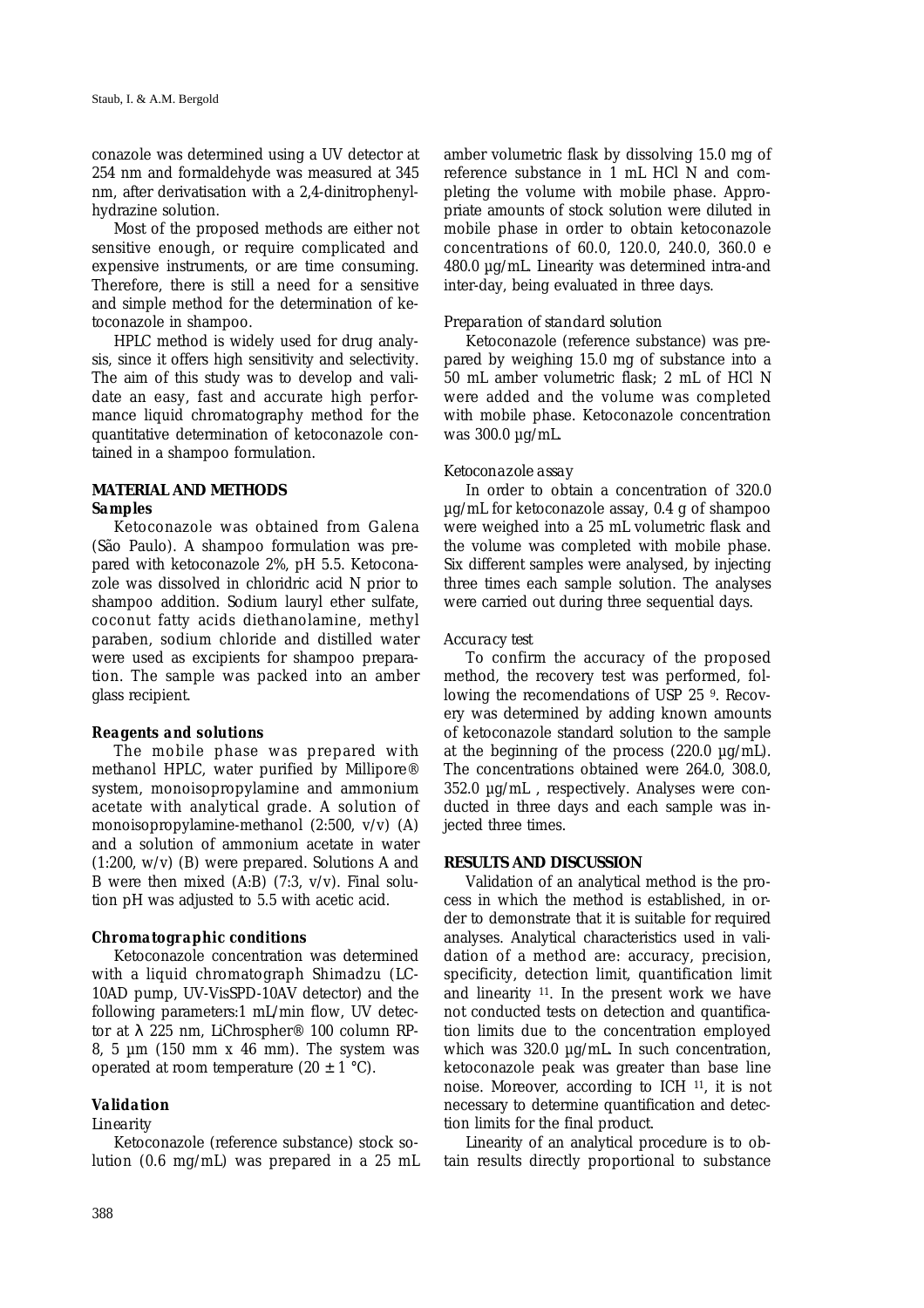| Sample | <b>Declared amount</b><br>(mg/mL) | <b>Found amount</b><br>(mg/mL) | Purity <sup>a</sup><br>(%) | <b>RSD</b><br>(%) |
|--------|-----------------------------------|--------------------------------|----------------------------|-------------------|
| Sham 1 | 20.00                             | 20.44                          | 102.2                      |                   |
| Sham 2 | 20.00                             | 20.58                          | 102.9                      |                   |
| Sham 3 | 20.00                             | 20.58                          | 102.9                      | 0.42              |
| Sham 4 | 20.00                             | 20.48                          | 102.4                      |                   |
| Sham 5 | 20.00                             | 20.61                          | 103.1                      |                   |
| Sham 6 | 20.00                             | 20.40                          | 102.0                      |                   |

**Table 1**. Results of ketoconazole determination in shampoo by HPLC method.<br><sup>a</sup> Each value is the mean of nine analysis.



**Figure 2**. Calibration curve of ketoconazole, obtained by HPLC method.

| Sample | Added<br>(mg/mL) | Found <sup>a</sup> | Recovery<br>(%) |
|--------|------------------|--------------------|-----------------|
| Sham 1 | 0.0440           | 0.0433             | 98.42           |
| Sham 2 | 0.0880           | 0.0855             | 97.14           |
| Sham 3 | 0.1320           | 0.1268             | 96.04           |

**Table 2**. Recovery of a standard solution added to shampoo samples and analysed by HPLC.

<sup>a</sup> Each value is the mean of nine analysis.

concentration in the sample. The calibration curve of ketoconazole was developed by plotting peak area versus concentration (Fig. 2). The curve was linear with a linear regression coefficient of 0.9999 and the linear regression equation was  $y = 183697 + 56671x$ .

System suitability tests for HPLC was evaluated through chromatographic behavior of the method. Parameters such as number of theoretical plates (N) and precision of injection were determined. The number of theoretical plates, which measure the column efficiency, was determined  $(N = 1800)$ . Precision of injection was evaluated through RSD; values in a range from 0.4 to 1.5% were obtained.

The method showed to have good reproducibility in both intra-and inter-day analyses. The precision of the method was expressed by



**Figure 3**. Chromatogram of (**A**) ketoconazole reference standard (300.0 µg/mL), and (**B**) ketoconazole shampoo (320.0 µg/mL)

the similarity of a series of measurements obtained from several samples. The average obtained between days was 102.6% and RSD was 0.42% (Table 1).

Retention times obtained during precision studies were excellent in all samples. After chromatographic analysis (Fig. 3) the retention time of ketoconazole was found to be 4.0 min and the peak observed in 1.8 min in the sample was attributed to formulation constituents, since the shampoo formulation itself was separately injected and showed the same peak, proving that the excipients did not interfere in the method.

The results show a suitable ketoconazole recovering in the samples (97.2%) with an RSD of 1.22% (Table 2).

It is remarkable that ketoconazole is rapidly altered in shampoo and solution dosage forms